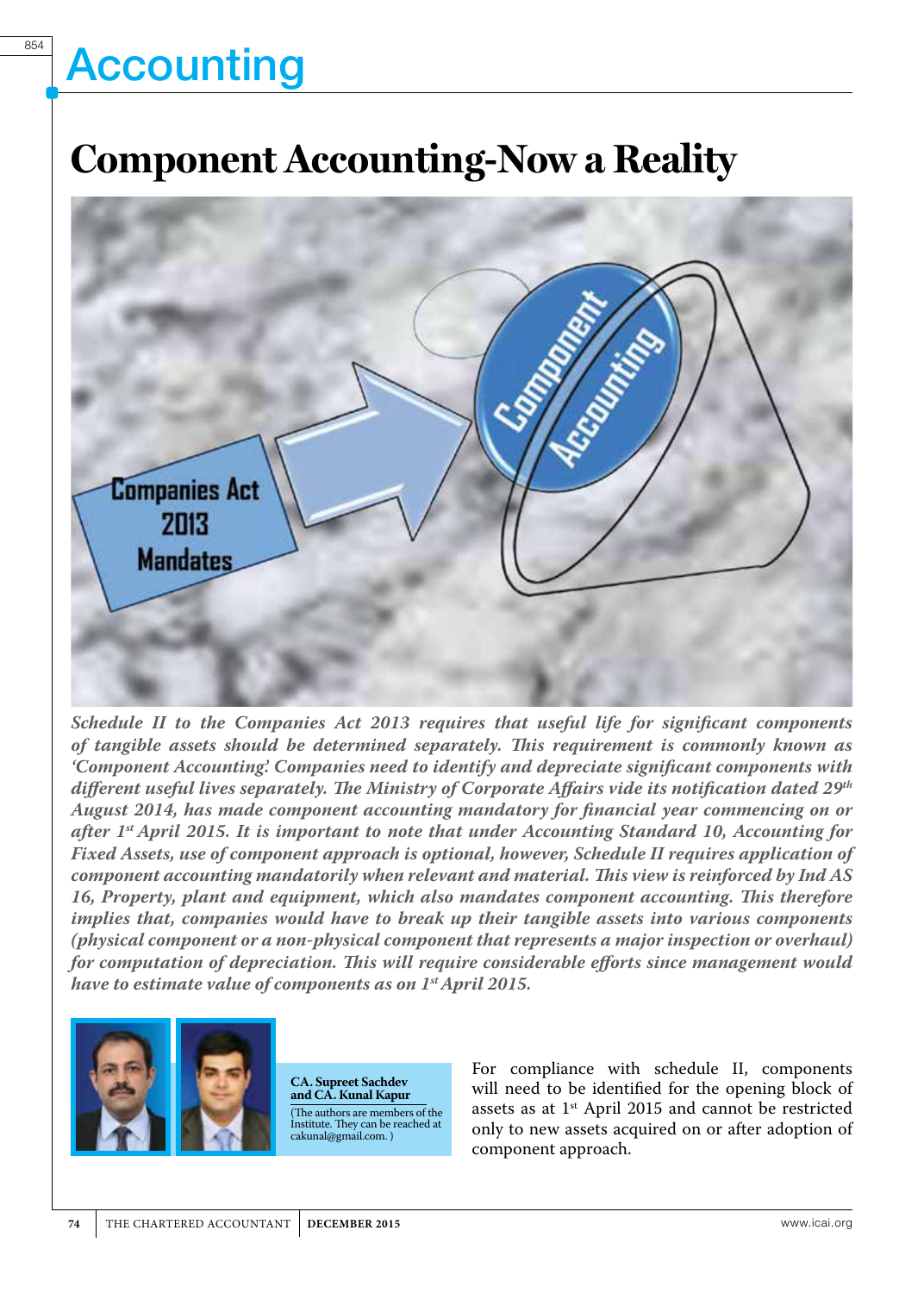855

#### Identification of Components

Let us first understand the concept of component accounting. There are two charges to profit and loss account representing costs relating to usage of a fixed asset. One of them is depreciation and the other is repairs and maintenance charge. Depreciation allocates the depreciable amount of a fixed asset over its useful life. There can be certain assets which comprise components whose individual useful lives differ significantly and thus require replacement from time to time within the estimated useful life of the principal asset. Aircraft is a classic example of such an asset. The airframe (i.e. the body of the aircraft), the engines and the interiors have different individual useful lives. The concern then is: what is the useful life of the aircraft? If the life of the airframe (being the longest of the individual lives of the three major types of components) is taken as the life of the aircraft, then how should the expenditure on replacement of interiors and engines during the useful life of the aircraft be dealt with? In certain cases, the components (usually small and low value) may<br>require replacement very frequently, while replacement very frequently, while in some other cases, the components may require replacement only once or twice during the estimated useful life of the asset (usually of high value).

In order to overcome this concern, it is imperative that the components of a single asset are treated as different assets for accounting purposes. To illustrate this, suppose a composite asset costs  $\overline{\xi}$ 100. It has a major component X, whose cost is  $\overline{\xi}40$ . This component is expected to have a life of 4 years while the rest of the asset is expected to have a life of 20 years.

Determination of significant components requires a careful assessment of the facts and circumstances. This assessment would include at a minimum the Comparison of the cost allocated to the item to the total cost of the aggregated property, plant and equipment; and consideration of potential impact of componentisation on the depreciation expense.

In the absence of component accounting, the position would be as follows:

Year Annual charge to profit and loss account<br>1 to 4 12.5  $1$  to  $4$ 

$$
12.5 + 40 = 52.5
$$

6-8 12.5

Thereby, it is evident that charging replacement cost of X in year of replacement would distort the true and fair view.

However, if the aforesaid component is treated as a separate asset, the annual depreciation charge would be as follows:

- a) Depreciation on major component  $(40/4) = 10$
- b) Depreciation on rest of the asset  $(60/20) = 3$ <br>Total 13 Total 13

While the above is the best way of accounting for assets having major components whose useful lives differ significantly, practically there may arise a difficulty if a composite price has been paid for the total asset and also where there are a large number of individual components having varying lives which are shorter than the principal asset's life. In such a case, apportioning the cost to components may present difficulties since the prices of all parts may not be available, or the aggregate price of all individual components may not necessarily be equal to the price of the composite asset. Moreover, such an exercise may be far too detailed and end up cluttering the fixed assets schedule. Hence, component approach is followed for parts of an asset which have significant costs and different useful life from remaining parts of the asset.

Schedule II requires separate depreciation only for components of an asset having:

- (i) Significant cost, and
- (ii) Different useful lives from remaining parts of the asset.

Determination of significant components requires a careful assessment of the facts and circumstances. This assessment would include at a minimum:

- Comparison of the cost allocated to the item to the total cost of the aggregated property, plant and equipment; and
- Consideration of potential impact of componentisation on the depreciation expense.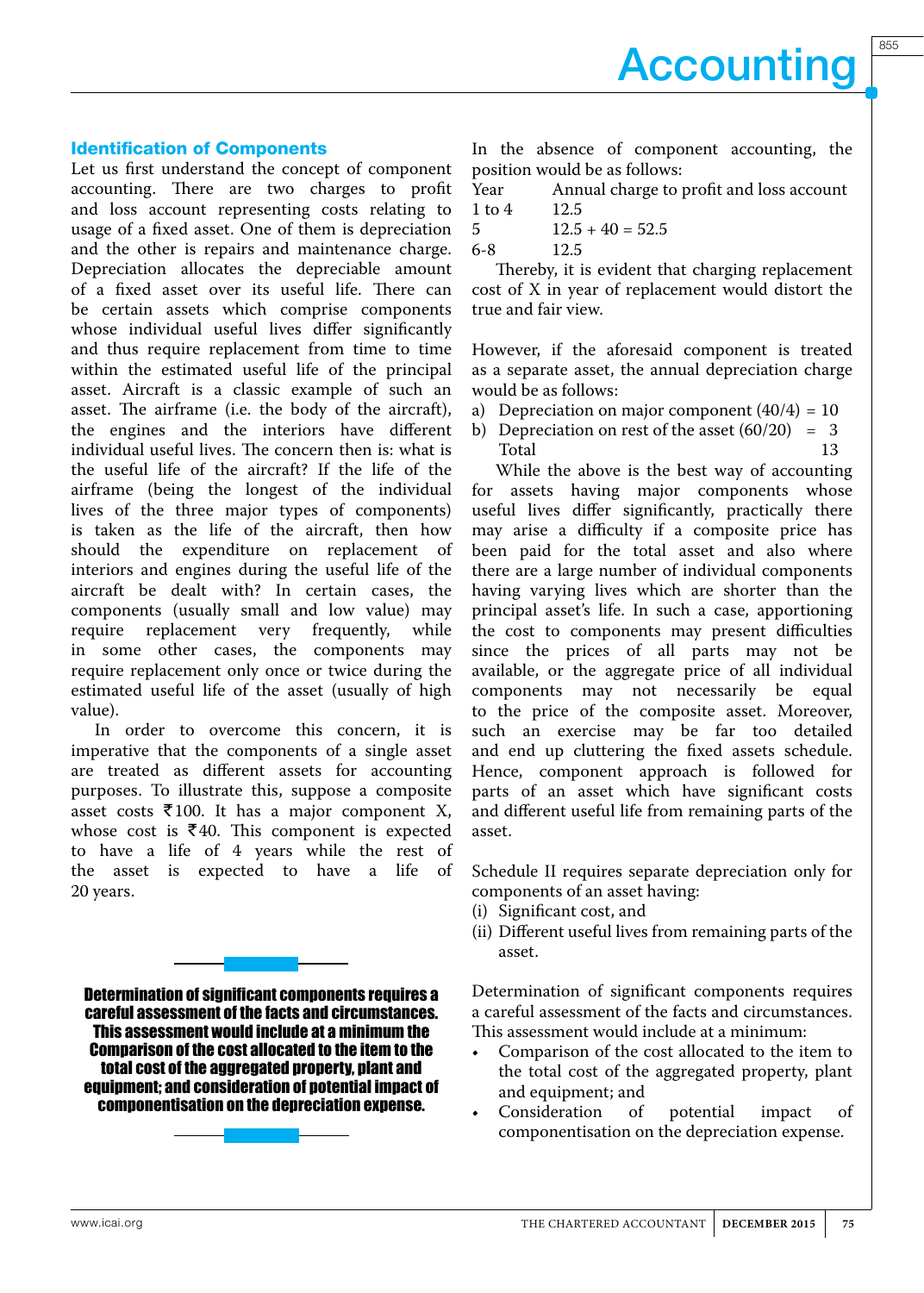## **Accounting**



Source: Application Guide on the provisions of Schedule II to the Companies Act 2013

For instance, a building may be split into components such as structural design, heating systems etc. Determination of components is a very judgemental exercise and due consideration should be given to all facts before concluding on component accounting.

A company needs to identify only material/ significant components separately for depreciation. For example, A Limited buys a machine for ₹500,000. The machine consists of four components, of which the cost of two components (with different useful lives) is  $\overline{\xi}$ 490,000. The remaining two components have a cost of  $\overline{\xi}$ 5,000 each, which is considered insignificant, and they have useful lives of four and six years respectively.

In the above example, we believe that the two insignificant components could be combined to

Identification of separate components of an asset and determination of their useful life is not merely an accounting exercise; rather, it involves technical expertise. Hence, it may be necessary to involve technical experts to determine the parts of an asset. give a cost of  $\bar{\tau}$ 10,000 and a useful life of five years. Accordingly, the machine would be split into 3 different components.

Based on the above therefore, identification of separate components of an asset and determination of their useful life is not merely an accounting exercise; rather, it involves technical expertise. Hence, it may be necessary to involve technical experts to determine the parts of an asset.

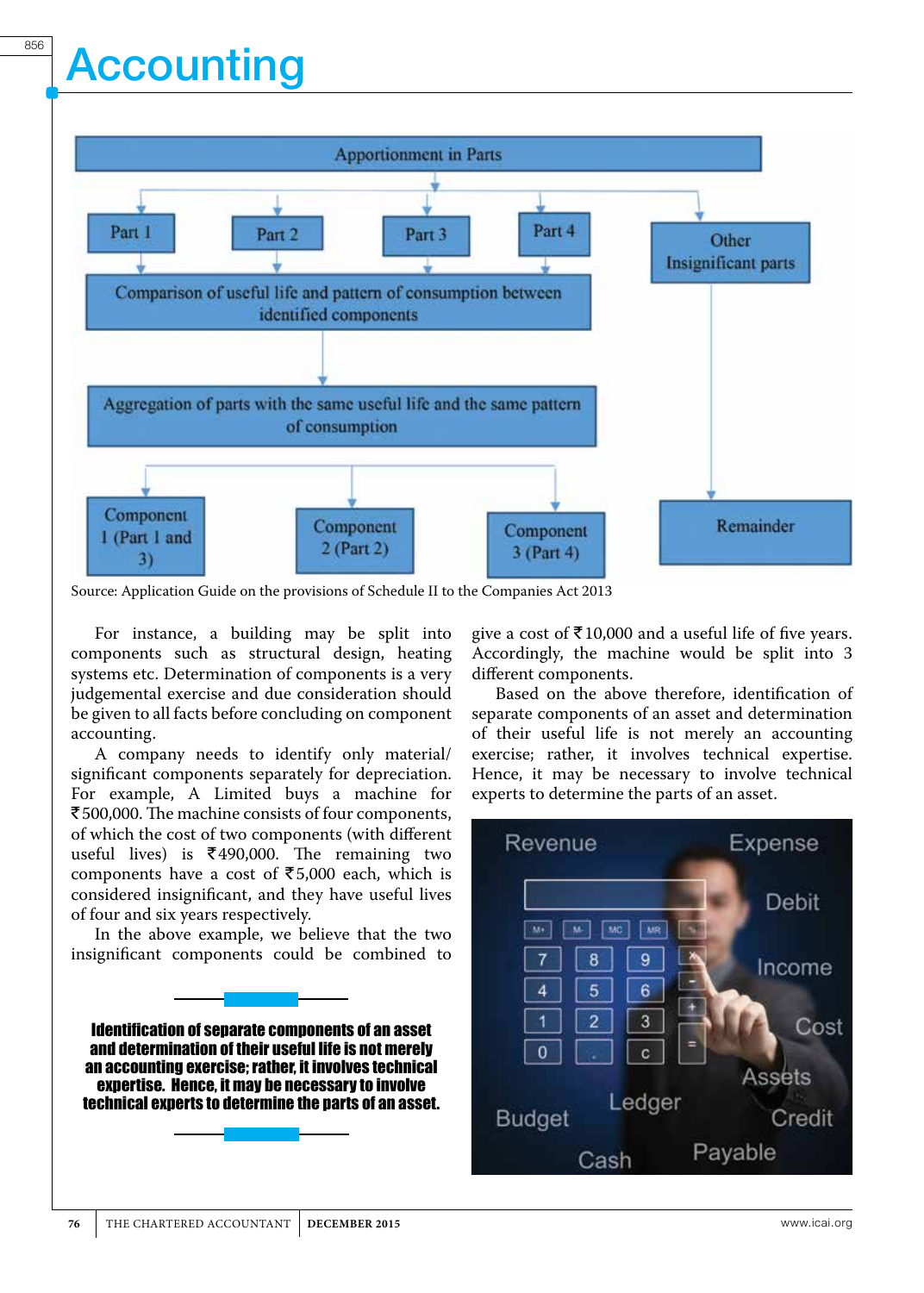857

### Accounting for Replacement Costs

The application of component accounting will cause significant change in measurement of depreciation and accounting for replacement costs. Currently, companies need to expense replacement costs in the year of incurrence. Under component accounting, companies will capitalise these costs as a separate component of the asset, with consequent expensing of the net carrying value of the replaced component. The capitalised replacement cost will be depreciated over its estimated useful life (generally, till the time of next replacement), which should be lower than the life of the principal asset. If it is not practicable for a company to determine carrying amount of the replaced component, it may use the cost of the replacement as an indication of what the cost of the replaced part was at the time it was acquired or constructed.

However, it is important to note that the dayto-day service cost for an item of fixed asset will be expensed and will not qualify for capitalisation.

### Accounting for Major Inspection or **Overhaul**

Though Accounting Standard 10 Accounting for Fixed Assets does not comprehensively deal with component accounting, Ind AS 16 Property, Plant and Equipment provides guidance on this matter. Under component accounting as envisaged in Ind-AS 16, major inspection/overhaul cost is treated as a separate part of the asset, regardless of whether any physical part of the asset is replaced or not. Hence, companies, while preparing financial statements under Indian GAAP should draw an analogy from Ind AS 16.

When the company purchases a new asset, it is received after major inspection or overhauling by the manufacturer. Hence, major inspection or overhaul can be identified separately at the time of purchase of new asset. The cost of such major

The application of component accounting will cause significant change in measurement of depreciation and accounting for replacement costs. Currently, companies need to expense replacement costs in the year of incurrence. Under component accounting, companies will capitalise these costs as a separate component of the asset, with consequent expensing of the net carrying value of the replaced component

inspection or overhaul is depreciated separately over the period till next major inspection or overhaul. Upon next major inspection or overhaul, the cost of new major inspection or overhaul is added to the gross block of the asset and any residual amount pertaining to the previous inspection or overhaul is derecognized. For example, C Limited runs a merchant shipping business and has just acquired a new ship for  $\bar{\bar{\xi}}$  10,000. The useful life of the ship is 15 years, but it will be dry-docked every three years and a major overhaul will be carried out. At the date of acquisition, the dry-docking costs for similar ships that are three years old are approximately  $\bar{\zeta}$ 2,000. Therefore, the cost of the dry-docking component for accounting purposes is  $\bar{\tau}$ 2,000 and this amount would be depreciated over the three years to the next dry-docking. The remaining carrying amount, which may need to be split into further components, is  $\bar{\xi}8,000$ . Any additional components will be depreciated over their own estimated useful lives.

If the element relating to the inspection/overhaul had previously been identified, it would have been depreciated between the time of identification and the next overhaul. However, if it had not previously been identified, the recognition and de-recognition principles still apply. In such a case, the company uses estimated cost of a future similar inspection or overhaul to be used as an indication of the cost of the existing inspection or overhaul component to be derecognised after considering the depreciation impact.

#### Computation of Depreciation

Each significant component of the asset having useful life, which is different from the useful life of the principal asset, is depreciated separately. If useful life of the component is lower than the useful life of the principal asset as prescribed in Schedule II, such lower useful life should be used. On the other hand, if the useful life of the component is higher than the useful life of the principal asset as prescribed in Schedule II, the company can use higher useful life only if the component is expected to be used even after expiry of useful life for the principal asset.

#### Presentation/Disclosure

Although individual components are accounted for separately, the financial statements continue to disclose a single asset. For example, an airline would generally disclose aircraft as a class of assets, rather than disclosing separate information in respect of the